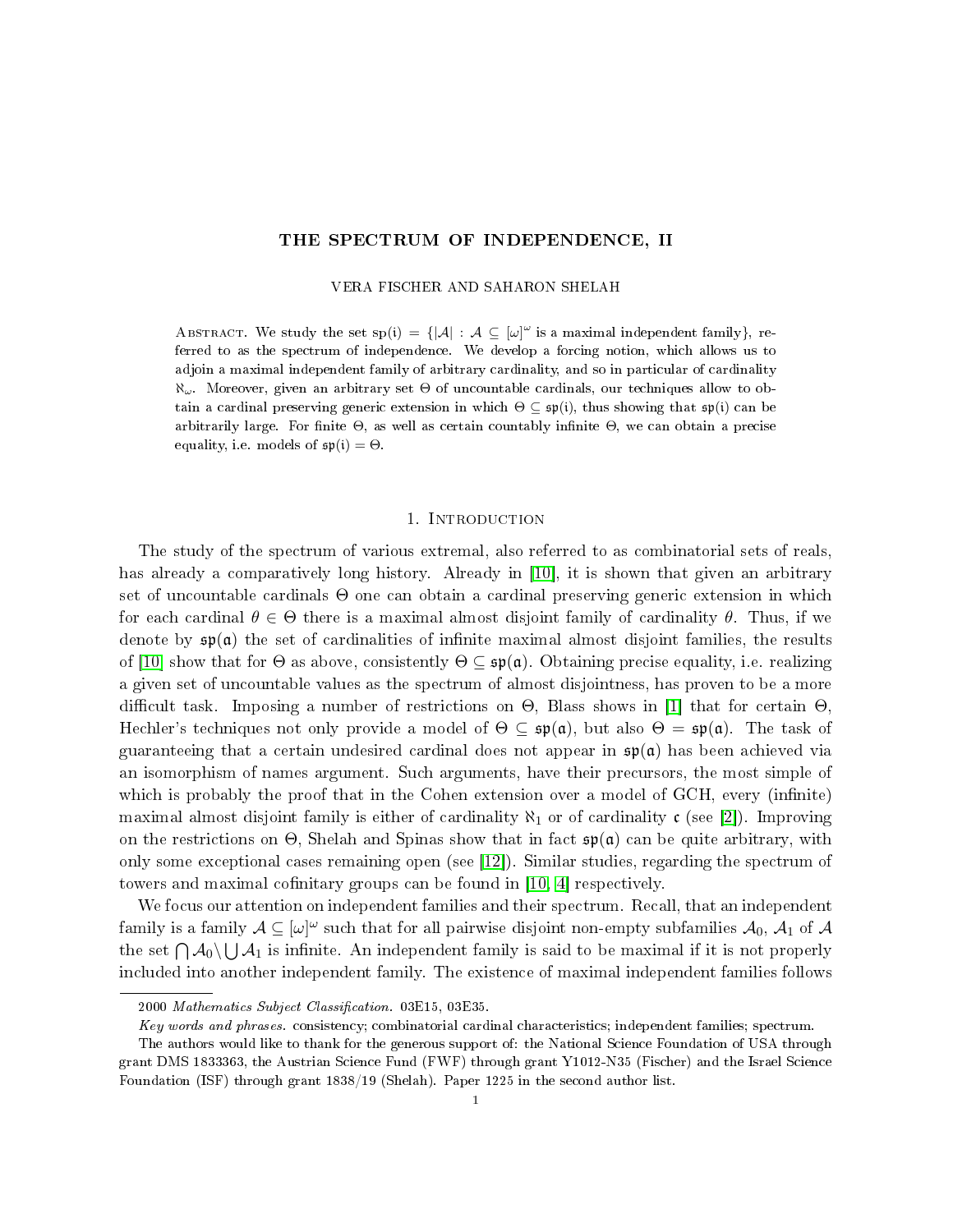from the Axiom of Choice. Classical examples of maximal independent families of cardinality  $\mathfrak{c}$ . among others, examples due to Hausdorff, as well as Fichtenholz and Kantorovic, can be found in (see [\[8\]](#page-8-5)). The consistency of  $i < \mathfrak{c}$ , where i denotes the minimal cardinality of a maximal independent family, is due to Brendle (see [\[9\]](#page-8-6)). The study of the spectrum of independence, i.e. of the set  $\mathfrak{sp}(i)$  of all cardinalities of maximal independent families has been initiated in [\[6\]](#page-8-7), where we show that the  $\mathfrak{sp}(i)$  can contain any desired *finite* set of uncountable *regular* cardinals. In the current paper, we significantly improve the above results.

Hechler's post for adjoining an uncountable maximal almost disjoint family with finite conditions has played a key role in showing that consistently  $\mathfrak{a} = \aleph_{\omega}$ , see [\[3\]](#page-8-8). Note, that while using Solovay's almost disjoint coding, can produce generic extensions in which there are maixmal almost disjoint families of cardinality  $\kappa$ , where  $\kappa$  is of uncountable cofinality, the technique does not allow to produce extensions with maximal almost disjoint families of cardinality  $\aleph_{\omega}$ . One of the advantages of Hechler's poset is that it allows, arbitrary cardinalities, including  $\aleph_{\omega}$  to be realized as elements of  $\mathfrak{sp}(\mathfrak{a})$ . The situation with some close relatives of the almost disjointess number is similar. In [\[13\]](#page-8-9) Zhang developed a forcing notion, which similarly to Solovay's poset, allows to adjoin a single new generator to a given cofinitary group and so showed that consistently there are maximal cofinitary groups of cardinality smaller than  $c$  (and moreover, that consistently  $a<sub>g</sub> < c$ ). Cardinalities of countable cofinalities remained beyond the reach of Zhang's technique. The problem was addressed in [\[7\]](#page-8-10), where the authors develop a forcing notion which given an arbitrary uncountable index set I, adjoins a family of cofinitary permutations  $\mathcal{G} = \{g_i\}_{i\in I}$ , which generates a maximal cofinitary groups. The technique not only allows to obtain a generic extension in which there is a maximal cofinitary group of countable cofinality, but also, similarly to the almost disjointness number case, allows to obtain a model in which  $\mathfrak{a}_q = \aleph_\omega$  (see [\[7\]](#page-8-10)).

In the current paper, we show that for every uncountable cardinal  $\kappa$  there is a ccc forcing notion, which adjoins a maximal independent family of cardinality  $\kappa$ , and so in particular, we obtain a generic extension in which there are maximal independent families of cardinality  $\aleph_{\omega}$  (see Theorem [2.4\)](#page-3-0). Moreover our techniques allow an arbitrarily large set Θ of uncountable cardinals to be realized as a subset of  $\Theta \subseteq \mathfrak{sp}(\mathfrak{i})$  (see Theorem [3.1\)](#page-3-1). For  $\Theta$  finite, or  $\Theta$  countably infinite and subject to some additional requirements, we obtain precise equality, i.e. a generic extensions, in which  $\Theta = \mathfrak{sp}(i)$  (see Theorem [4.5\)](#page-6-0). Even though the results are significant improvement of [\[6\]](#page-8-7). there are interesting remaining open question which we discuss briefly in the end of the paper.

## 2. Countable Cofinalities

In this section, we show that consistently there are maximal independent families of any desired cardinality (including  $\aleph_{\omega}$ ). To obtain this we improve on the techniques introduced in [\[6\]](#page-8-7) and in particular make a heavy use of the notion of a diagonalization filter.

For a given independent family A we denote by  $FF(\mathcal{A})$  the set of all finite (partial) functions  $h : \mathcal{A} \to \{0,1\}$ . Thus any  $h \in FF(\mathcal{A})$  denotes in a natural way a Boolean combination associated to the family A, namely the set  $\bigcap \{A : A \in h^{-1}(0)\} \setminus \bigcup \{A : A \in h^{-1}(1)\},\$  which we denote by  $\mathcal{A}^h$ . We will use also the following notation: If  $A \in \mathcal{A}$ , then  $A^0 = A$  and  $A^1 = \omega \backslash A$ . Thus for  $h \in \mathrm{FF}(\mathcal{A})$  the boolean combination  $\mathcal{A}^h = \bigcap \{A^{h(A)} : A \in \mathrm{dom}(h)\}.$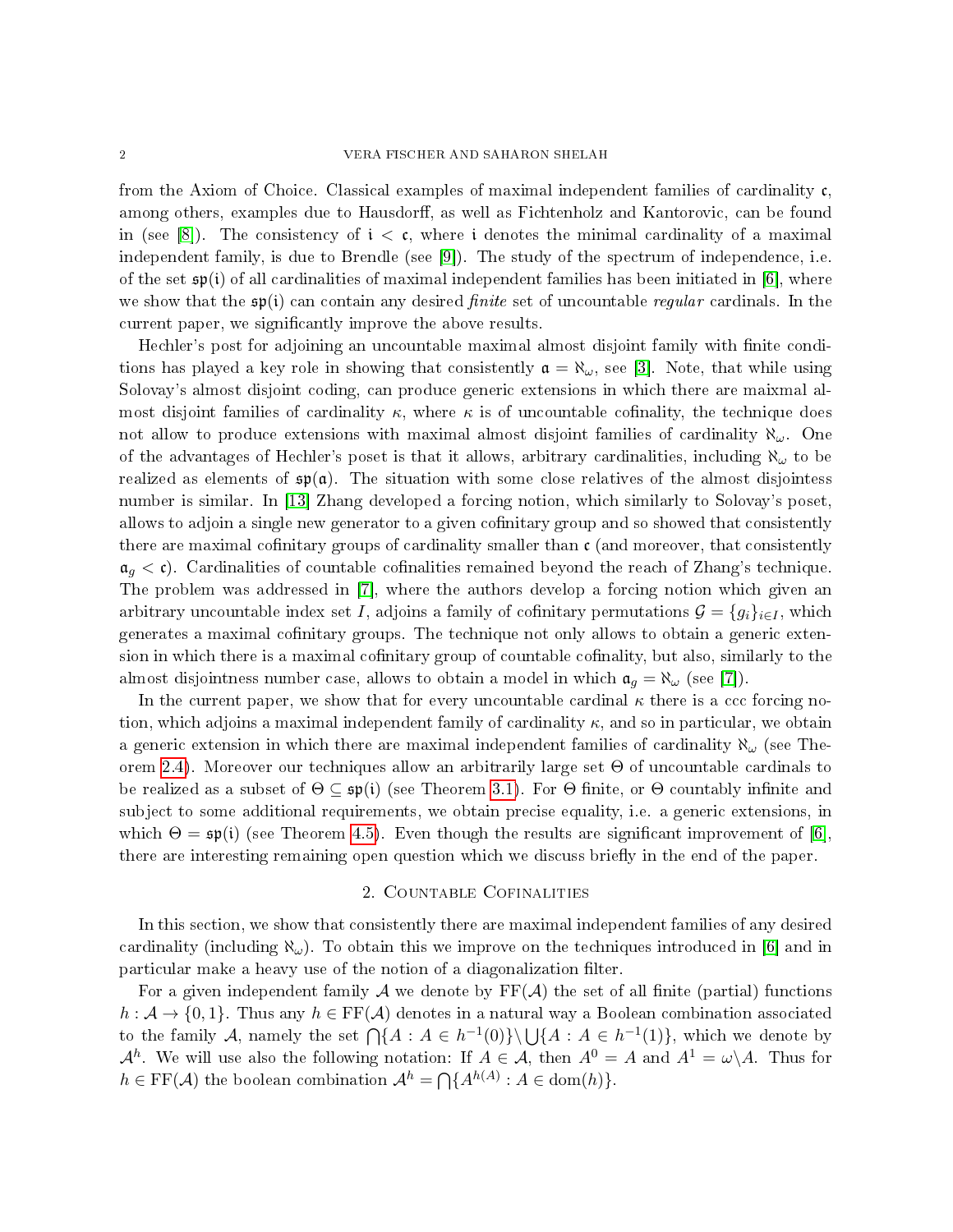Recall also that for a given filter U the Mathias partial order relativized to U, denoted  $\mathbb{M}(\mathcal{U})$ , is the poset of all pairs  $(s, A) \in [\omega]^{<\omega} \times U$  such that max  $s < \min A$  with extension relation defined as follows:  $(t, B) \leq (s, A)$  provided that t end-extends s,  $t \ s \subseteq A$  and  $B \subseteq A$ . For a condition  $p = (s, A) \in M(\mathcal{U})$  let  $p_1 = s$  and  $p_2 = A$ .

**Definition 2.1.** Let  $\mathcal A$  be an independent family. A filter  $\mathcal F$  is said to be an  $\mathcal A$ -diagonalization filter, if  $\mathcal F$  extends the Frechét Filter and is maximal with respect to the following property  $\forall F \in \mathcal{F} \forall h \in \mathrm{FF}(\mathcal{A})(|F \cap \mathcal{A}^h| = \omega).$ 

Diagonalization filters are dual to the so called diagonalization ideals, which have been studied in detail in [\[5\]](#page-8-11). In [\[6\]](#page-8-7) it has been shown that:

**Lemma 2.2.** Let A be an independent family, let F be a A-diagonalization filter and let G be  $\mathbb{M}(\mathcal{F})$  generic over V and let  $x_G = \bigcup \{s : \exists A(s, A) \in G\}$ . Then  $\mathcal{A} \cup \{x_G\}$  is independent and  $\forall y \in V \cap ([\omega]^\omega \backslash \mathcal{A})$  the family  $\mathcal{A} \cup \{x_G, y\}$  is not independent.

Thus, in particular (in the above lemma) if y is an infinite subset of  $\omega$  from the ground model extending A to a strictly larger independent family then  $A \cup \{x_G, y\}$  is not independent in  $V[G]$ . We say that  $x_G$  is a A-diagonalization real over V. Diagonalization filters can be used to adjoin, along the length of a finite support iteration, maximal independent families of regular uncountable cardinalities.

Here, we obtain the following strengthening of the above Lemma.

**Lemma 2.3.** Let A be an independent family and U a diagonalization filter for A. Let  $I \neq \emptyset$  and for each  $i \in I$ , let  $\mathcal{U}_i = \mathcal{U}$ . Let  $\mathbb{P}$  be the finite support product  $\prod_{i \in I} \mathbb{M}(\mathcal{U}_i)$  and let  $G = \prod_{i \in I} G_i$ be P-generic. Then in  $V[G]$  the family  $A \cup \{x_i\}_{i \in I}$  is independent and for each  $i \in I$  and each  $y \in V \cap ([\omega]^\omega \backslash \mathcal{A})$  the family  $\mathcal{A} \cup \{x_i, y\}$  is not independent, where  $x_i = x_{G_i}$  for each  $i \in I$ .

*Proof.* The fact that  $A \cup \{x_i, y\}$  is not independent holds, since each  $x_i$  is a A-diagonalization real over V. It remains to show that  $A \cup \{x_i\}_{i\in I}$  is independent. Thus, it is sufficient to show that for each  $h \in FF(\mathcal{A}), j: I \to \{0,1\}$  with finite domain and  $n \in \omega$  the set of conditions  $\bar{q} \in \mathbb{P}$ such that

$$
\bar{q} \Vdash \exists i^* > n (i^* \in \bigcap_{i \in \text{dom}(j)} \dot{x}_i^{j(i)} \cap \bigcap \mathcal{A}^h)
$$

is dense. Fix  $h, j, n$  as above and let  $\bar{p} \in \mathbb{P}$  be an arbitrary condition. Without loss of generality  $dom(\bar{p}) = dom(j)$ . Let  $I_0 = j^{-1}(0)$ ,  $I_1 = j^{-1}(1)$  and  $\bar{p} = \prod_{i \in dom(j)}(s_i, F_i)$ . Since U is a diagonalization filter for A, the set  $\mathcal{A}^h \cap \bigcap_{i \in \text{dom}(j)} F_i$  is unbounded and it contains  $i^*$  such that  $i^*$  > max $\{n, \max_{i \in I_0} s_i\}$ . Then for each  $i \in I_0$ 

$$
q_i = (s_i \cup \{i^+\}, F_i \setminus (i^* + 1)) \le (s_i, F_i) \text{ and } q_i \Vdash_{\mathbb{M}(\mathcal{U}_i)} i^+ \in \dot{x}_i \cap \mathcal{A}^h,
$$

while for each  $i \in I_1$ 

$$
q_i = (s_i, F_i \setminus (i^* + 1)) \le (s_i, F_i)
$$
 and  $q_i \Vdash_{\mathbb{M}(\mathcal{U}_i)} i^* \in (\omega \setminus \dot{x}_i) \cap \mathcal{A}^h$ .

Thus we can find a condition  $\bar{q}$  extending  $\bar{p}$  as desired.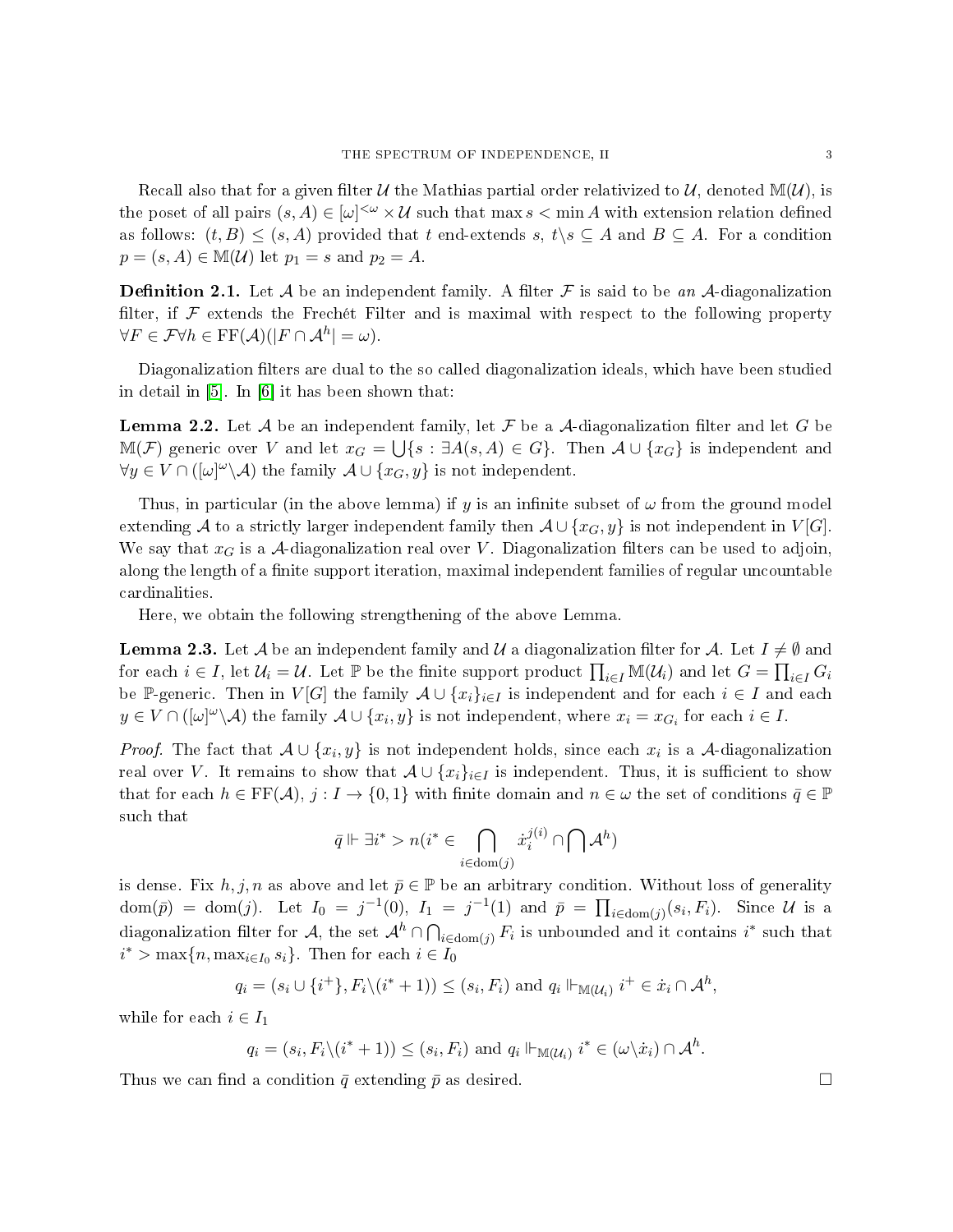The above partial order can be used to adjoin via forcing a maximal independent family of arbitrary desired size. We will use the following standard terminology on trees, which can be also found in [\[11\]](#page-8-12). For  $\sigma$  and  $\theta$  given cardinals,  $\leq \theta$  is the set of all  $\tau : \alpha \to \theta$  where  $\alpha < \sigma$ . Then  $\leq^{\sigma}\theta$  has a tree structure under end-extensions, i.e. under the relation  $\leq$ , where  $\eta \leq \tau$  iff  $dom(\eta) \leq dom(\tau)$  and  $\eta = \tau \restriction dom(\eta)$ . If  $S \subseteq \{0, \infty\}$  is closed under initial segments, then S is a tree under  $\leq$ , the set of predecessors of  $\tau \in S$ , denoted  $\tau \downarrow_S$  (sometimes we just write  $\tau \downarrow$  when S is clear from context) is the set of all proper initial segments of  $\tau$  and the set of successors of  $\tau$  in S, is the set of all  $\mu \in S$  such that  $\tau \leq \mu$ . Recall that the height of a node  $\tau$  of the tree, denoted height $_S(\tau),$  is the order type of the set of its predecessors. Moreover the  $\alpha$ -th level of  $S,$  denoted  $\mathcal{L}_{\alpha}(S)$  or  $S_{\alpha}$ , is the collection of all nodes of height  $\alpha$  in S and the height of S is the least ordinal  $\alpha$  such that  $\mathcal{L}_{\alpha}(S) = \emptyset$ . For  $\eta \in S$ , we say that  $\mu \in S$  is an immediate successor of  $\eta$  in S if there is  $\varepsilon \in \theta$  such that  $\mu = \tau^\wedge \langle \varepsilon \rangle$ . We denote by succs $(\tau)$  the set of all successor nodes of  $\tau$  in S. We say that a tree S is  $\theta$ -splitting, if for every  $\tau \in S$ ,  $|succ(s(\tau)| = \theta$ . A path through a tree S is a chain  $P \subseteq T$  such that  $P \cap \mathcal{L}_{\alpha}(S) \neq \emptyset$  for all  $\alpha < \text{height}(T)$ .

<span id="page-3-0"></span>**Theorem 2.4.** Let  $\theta$  be an uncountable cardinal. Then there is a ccc generic extension in which there is a maximal independent family of cardinality  $\theta$ .

*Proof.* Let  $S = \langle \omega_1 \theta \rangle$ . Thus, in particular, S is a  $\theta$ -splitting tree of height  $\omega_1$ , each branch of which is of length  $\omega_1$ . For each  $\alpha < \omega_1$ , let  $S_\alpha$  denote the  $\alpha$ -th level of the tree (and so  $\mathcal{L}_{\alpha}(S) = S_{\alpha} = S \cap {\alpha + 1}\theta.$ 

Recursively define a finite support iteration  $\mathbb{P}_S = \langle \mathbb{P}_\alpha, \dot{\mathbb{Q}}_\beta : \alpha \leq \omega_1, \beta < \omega_1 \rangle$  as follows. Let  $\mathbb{P}_0 = \{\emptyset\}, \dot{\mathbb{Q}}_0$  be a  $\mathbb{P}_0$ -name for the trivial poset. Let  $\mathcal{A}_0$  be the empty independent family and let  $U_0$  be a  $A_0$ -diagonalization filter, i.e. an arbitrary ultrafilter extending the Frechét filter. For each  $\eta \in S_1$ , let  $\mathcal{U}_{\eta} = \mathcal{U}_0$  and let  $\mathbb{Q}_1 = \prod_{\eta \in S_1} \mathbb{M}(\mathcal{U}_{\eta})$  with finite supports. In  $V^{\mathbb{P}_1 * \mathbb{Q}_1}$  for each  $\eta \in S_1$  let  $a_{\eta}$  be the M( $\mathcal{U}_{\eta}$ )-generic real. Now, suppose  $\alpha \geq 2$  and for each  $\eta \in S_{\alpha}$ , let  $\mathcal{A}_{\eta} = \{a_{\nu} : \nu \in \mathrm{succ}_S(\eta \restriction \xi), \xi < \alpha\}$  be an independent family in  $V^{\mathbb{P}_{\alpha}}$ . For each  $\eta \in S_{\alpha}$  let  $\mathbb{Q}_{\alpha}$  be the finite support product  $\prod_{\eta \in S_\alpha} \mathbb{M}(\mathcal{U}_\eta)$ . In  $V^{\mathbb{P}_\alpha * \hat{\mathbb{Q}}_\alpha}$  for each  $\eta \in S_\alpha$  and each  $\nu \in \text{succ}_{S_\alpha}(\eta)$ , let  $a_{\nu}$  be the M( $\mathcal{U}_n$ )-generic real.

In  $V^{\mathbb{P}_S}$  for each path g of S let  $\mathcal{A}_g = \{a_\nu : \nu \in \text{succ}(g \upharpoonright \xi), \xi < \omega_1\}$ . Then  $\mathcal{A}_g$  is a maximal independent family of cardinality  $\theta$ . Maximality follows from the diagonalization properties and the fact that the length of the iteration is of uncountable cofinality.

## 3. The spectrum can be large

In [\[6\]](#page-8-7), it is shown that in the Sacks model, or in a model obtained by a large product of Sacks forcing, every maximal independent family is either of cardinality  $\aleph_1$ , or of cardinality c. Thus, in such extensions  $\mathfrak{sp}(\mathfrak{i}) = \{\aleph_1, \mathfrak{c}\}\)$  is naturally small. Below, we show that to the opposite,  $\mathfrak{sp}(\mathfrak{i})$ can be arbitrarily large.

<span id="page-3-1"></span>**Theorem 3.1.** Let  $\Theta$  be a set of uncountable cardinals. Then there is a ccc generic extension in which  $\Theta \subseteq \mathfrak{sp}(\mathfrak{i})$ .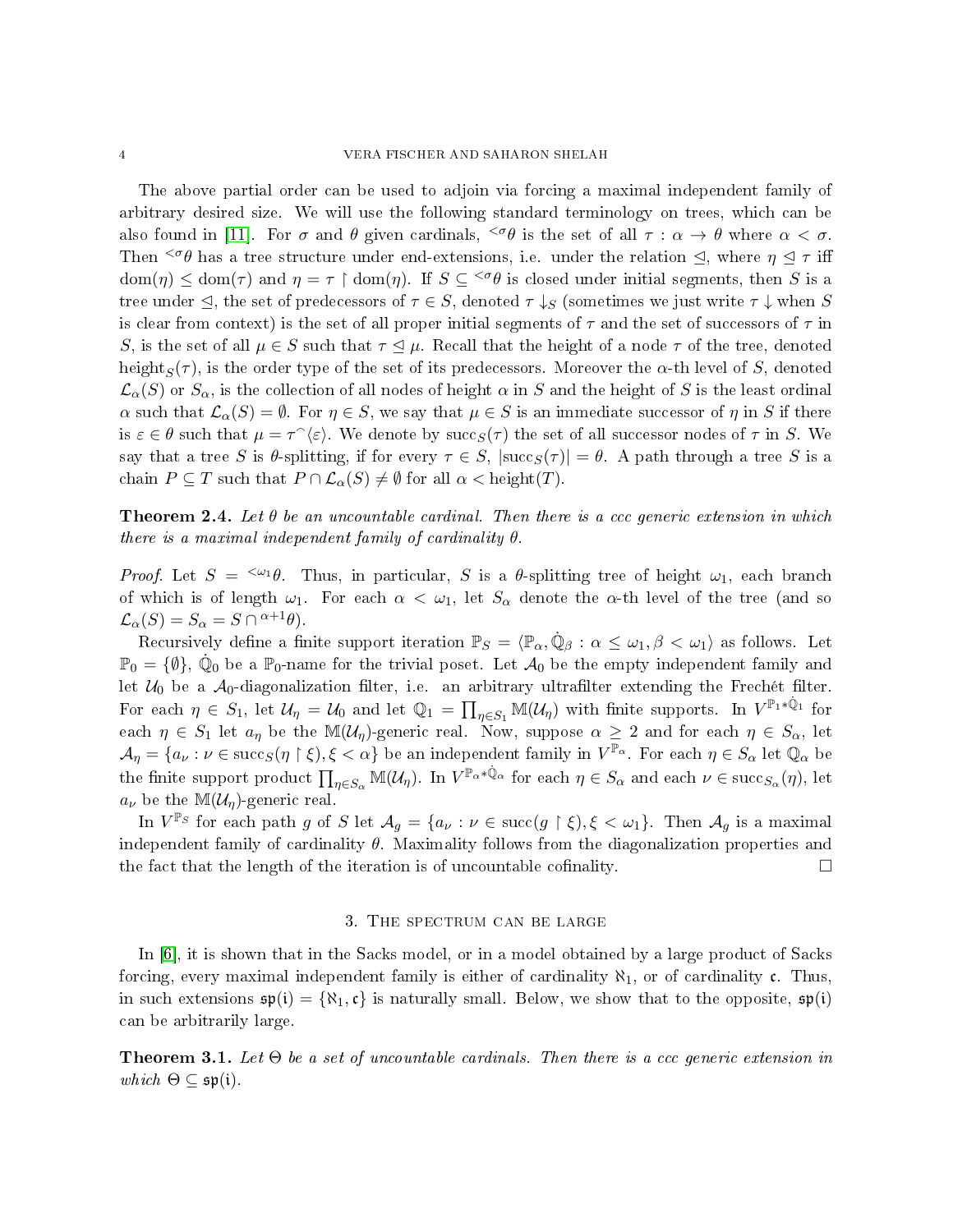*Proof.* Let  $\sigma = \aleph_1$ . Let  $\bar{S} = \langle S_\theta : \theta \in \Theta \rangle$  be a family of pairwise disjoint trees such that for each  $\theta \in \Theta$ ,  $S_{\theta}$  is a  $\theta$ -splitting tree of height  $\omega_1$  such that each branch is of length  $\omega_1$ . For example, take  $S_{\theta} = \langle \omega_1(\theta \times \{\theta\}) \rangle$ . For each  $\alpha < \omega_1$  let  $S_{\theta,\alpha}$  denote the  $\alpha$ -th level of  $S_{\theta}$  and let  $\bar{S}_{\alpha} = \bigcup_{\alpha < \theta} S_{\theta,\alpha}$ . Define a finite support iteration  $\mathbb{P}(\Theta) = \mathbb{P}_{\bar{S}} = \langle \mathbb{P}_{\alpha}, \dot{\mathbb{Q}}_{\beta} : \alpha \leq \sigma, \beta < \sigma \rangle$  recursively as follows:

- (1) Let  $\mathbb{P}_0 = \{\emptyset\}$  and let  $\dot{\mathbb{Q}}_0$  be a  $\mathbb{P}_0$ -name for the trivial poset.
- (2) Let  $\mathcal{A}_0$  be the empty independent family and let  $\mathcal{U}_0$  be a  $\mathcal{A}_0$ -diagonalization filter, i.e. an arbitrary ultrafilter extending the Frechét filter. For each  $\eta\in\bar{S}_1$  let  $\mathcal{U}_\eta=\mathcal{U}_0$  and let  $\mathbb{Q}_1 = \prod_{\eta \in S_1} \mathbb{M}(\mathcal{U}_{\eta})$  with finite supports. In  $V^{\mathbb{P}_1 * \dot{\mathbb{Q}}_1}$  let  $a_{\eta}$  be a  $\mathbb{M}(\mathcal{U}_{\eta})$ -generic real.
- (3) Suppose  $\alpha \geq 2$ . For each  $\theta \in \Theta$  and each  $\eta \in S_{\theta,\alpha}$  let

$$
\mathcal{A}_{\eta} = \{ a_{\nu} : \nu \in \text{succ}_{S_{\theta}}(\eta \upharpoonright \xi), \xi < \alpha \}
$$

be an independent family in  $V^{\mathbb{P}_\alpha}$  and let  $\mathcal{U}_\eta$  be a diagonalization filter for  $\mathcal{A}_\eta$  also in  $V^{\mathbb{P}_\alpha}.$ Now, let  $\overline{\mathbb{Q}}_{\alpha}$  be the finite support product of  $\prod_{\eta \in \bar{S}_{\alpha}} \overline{\mathbb{M}}(\mathcal{U}_{\eta})$  and in  $V^{\mathbb{P}_{\alpha} * \mathbb{Q}_{\alpha}}$  for each  $\eta \in \bar{S}_{\alpha}$ let  $a_n$  be the  $(\mathcal{U}_n)$ -generic real.

With this the definition of  $\mathbb P$  is complete. In  $V^{\mathbb P}$  for each  $\theta \in \Theta$  and each path g in  $S_{\theta}$ , the family

$$
\mathcal{A}_g = \{ a_\nu : \nu \in \text{succ}_{S_{\theta,\alpha}}(g \restriction \alpha), \alpha < \sigma \}
$$

is a maximal independent family of cardinality  $\theta$ . The maximality follows from the diagonalization properties of the Mathias generics and the fact that the length of the iteration is of uncountable  $\Box$ cofinality.

The above theorem leads us to the following definition:

**Definition 3.2.** Let  $\Theta$  be a set of uncountable cardinals. If

- (1) min  $\Theta = \sigma$  is regular,
- (2)  $\sup \Theta = \max \Theta = \lambda$  is of uncountable cofinality,
- (3) if  $\Theta$  is infinite, then  $\Theta$  is closed with respect to singular limits of cofinality  $\aleph_0$ ,

then we say that  $\Theta$  is a pre-independence-spectrum or  $(\sigma, \lambda)$ -pre-independence spectrum.

**Remark 3.3.** The requirement that  $\sigma$  is regular uncountable reflects only our construction. While  $c \in \mathfrak{sp}(i)$  always and so  $\lambda$  representing the continuum in the intended generic extension has to be of uncountable cofinality, the requirement that  $\sigma$  is regular (or more generally of uncountable cofinality) is too restrictive. We also do not know if the third requirement is in general necessary.

**Theorem 3.4.** (GCH) Let  $\Theta$  be a  $(\sigma, \lambda)$ -pre-independence-spectrum. Then there is a ccc generic extension in which  $\Theta \subseteq \mathfrak{sp}(\mathfrak{i})$ ,  $\mathfrak{i} = \min \Theta = \sigma$  and  $\mathfrak{c} = \max \Theta$ .

*Proof.* Choosing a sequence  $\bar{S} = \langle S_{\theta} : \theta \in \Theta \rangle$  of pairwise disjoint trees where for each  $\theta \in \Theta$ ,  $S_{\theta}$ is θ-splitting tree of height  $\sigma$ , each branch of length  $\sigma$  (e.g. simply take  $S_{\theta} = \langle \sigma(\theta \times {\theta}) \rangle$ ) and let  $\mathbb{P} = \mathbb{P}(\bar{S})$  be defined as in the previous theorem, but  $\sigma$  is not necessarily  $\aleph_1$ . Then in  $V^{\mathbb{P}},$   $\mathfrak{c} = \lambda$ . The Cohen reals adjoined along the length of the iteration imply  $\sigma \leq \mathfrak{d}$  and since  $\mathfrak{d} \leq i \leq \sigma$ , we obtain  $\mathbf{i} = \sigma$ .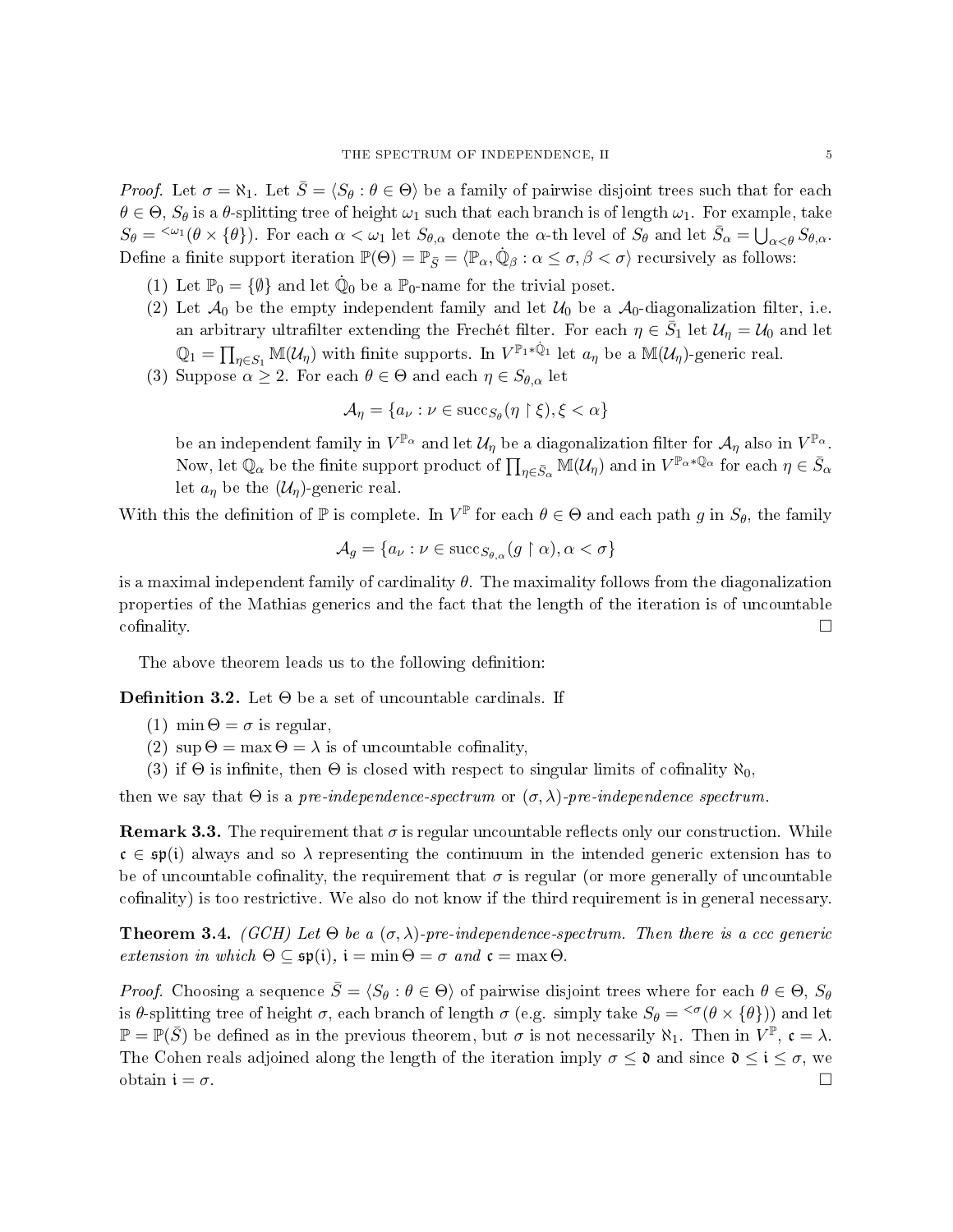#### 6 VERA FISCHER AND SAHARON SHELAH

### 4. Excluding cardinalities

In order to exclude cardinals from sp(i) we have to provide a more careful analysis of the construction given above. For this, we will introduce some general notation and terminology.

### Definition 4.1.

- (1) Given a  $(\sigma, \lambda)$ -pre-independence-spectrum  $\Theta$ , let  $\mathbf{m} = \mathbf{m}(\Theta)$  be the collection of all sequences  $S_{\mathbf{m}} = \langle S_{\theta} : \theta \in \Theta \rangle$  consisting of pairwise disjoint trees such that each  $S_{\theta}$  is a θ-splitting tree of height σ, each branch of length σ. For  $\alpha < \sigma$ , we let  $S_{\theta,\alpha}$  denote the  $\alpha$ -th level of  $S_\theta$  and let  $S_{\theta,<\alpha}=\bigcup_{\beta<\alpha}S_{\theta,\beta}$  denote the tree  $S_\theta$  below level  $\alpha$ . Moreover, for each  $\alpha < \sigma$  we let  $S_{\mathbf{m},\alpha} = \bigcup_{\theta \in \Theta} S_{\theta,\alpha}$  and  $S_{\mathbf{m},<\alpha} = \bigcup_{\theta \in \Theta} S_{\theta,<\alpha}$ . We refer to the elements of **m** as  $\mathfrak{sp}(\mathfrak{i})$ -parameters for  $\Theta$ .
- (2) For a  $\mathfrak{sp}(i)$ -parameter  $S_{\mathbf{m}}$ , let  $\mathbb{Q}_{\mathbf{m}}$  be the collection of all forcing notions  $\mathbf{q} = \mathbb{P}(\Theta)$  $\mathbb{P}(S_{\bf m})$ , defined as in Theorem [3.1](#page-3-1) using the given  $\sigma$ . For  $p \in \mathbb{P}(\Theta)$  we let supt $(p) = \{\alpha :$  $\Vdash_{\mathbb{P}_{\alpha}(\theta)} p(\alpha) \neq 1_{\mathbb{Q}_{\alpha}}\}\.$  We can assume that for each  $\alpha \in \text{supt}(p), \text{ supt}(p(\alpha)) \in [S_{m,\alpha}]^{<\omega}$ . Moreover, we can assume that for all  $\alpha \in \text{supt}(p)$  and all  $\eta \in \text{supt}(p(\alpha))$ , the finite part of  $p(\alpha)(\eta)$  is an actual finite subset of  $\omega$  and the infinite part of  $p(\alpha)(\eta)$  has the form  $\mathbf{B}(\{a_{\eta_i}\}_{i\leq \mathbf{i}(\alpha,\eta,p)})$  where  $\mathbf{i}(\alpha,\eta,p)\leq \omega$ , **B** is a Borel function and  $\{\eta_i\}_{i\leq \mathbf{i}(\alpha,\eta,p)}\subseteq S_{\mathbf{m},\leq \alpha}$ . We refer to  $\{\eta_i\}_{i\leq i(\alpha,\eta,p)}$  as the *actual support of*  $p(\alpha)(\eta)$  and denote it asupt $(p(\alpha)(\eta))$ . We let

$$
asupt(p(\alpha)) = \bigcup \{asupt(p(\alpha)(\eta)) : \eta \in \text{supt}(p(\alpha))\}
$$

and refer to it as *actual support of*  $p(\alpha)$ . Finally, we let

$$
fsupt(p) = \bigcup \{asupt(p(\alpha)) : \alpha \in \text{supt}(p)\}\
$$

and refer to it as the full support of p.

(3) Additionally, let  $dom(p) = \bigcup \{ supt(p(\alpha)) : \alpha \in supt(p) \}.$ 

Of particular importance for us is the following.

**Definition 4.2.** Let  $S_{\bf m}$  be an  $\mathfrak{sp}(\mathfrak{i})$ -parameter. A group of permutations  $K = K(S_{\bf m})$  of  $\bigcup S_{\bf m}$ is said to be an  $S_{\mathbf{m}}$ -group if for each  $\pi \in K$  the following holds:

- (1) If  $\eta \in S_{\theta,\alpha}$  then  $\pi(\eta) \in S_{\theta,\alpha}$ .
- (2) If  $\eta, \nu \in S_\theta$  and  $\eta$  is an initial segment of  $\nu$ , then  $\pi(\eta)$  is an initial segment of  $\pi(\eta)$ .
- (3) Given  $\pi_1, \pi_2$  in K, if there is  $\alpha < \sigma$  and  $\eta \in S_{\mathbf{m}, \alpha}$  such that  $\pi_1(\eta) = \pi_2(\eta)$  then for each  $\nu \in S_{\mathbf{m}, \leq \alpha}$  we have  $\pi_1(\nu) = \pi_2(\nu)$ .

For each  $\alpha \leq \sigma = \sigma_{\mathbf{m}}$ , we let  $K_{\alpha} = {\pi \upharpoonright S_{\mathbf{m}, < \alpha}} : \pi \in K$ .

**Definition 4.3.** Given an  $S_m$ -group K, we let  $\mathbf{Q}_{m,K}$  to be the class of all  $\mathbf{q} \in \mathbf{Q}_m$  such that if  $\mathbf{q} = \langle \mathbb{P}_\alpha, \mathbb{Q}_\beta : \alpha \leq \sigma, \beta < \sigma \rangle$  then for every  $\alpha \leq \sigma$  and  $\pi \in K_\alpha$ ,  $\pi$  induces an automorphism  $\hat{\pi}$  of  $\mathbb{P}_{\alpha}$  with the property that for each  $\theta \in \Theta$  and each  $\eta \in S_{\mathbf{m},\theta}$ ,  $\hat{\pi}$  maps  $\mathcal{U}_{\eta}$  to  $\mathcal{U}_{\pi(\eta)}$ .

**Lemma 4.4.** If K is an  $S_{\mathbf{m}}$ -group, then  $\mathbf{Q}_{\mathbf{m},K}$  is non-empty.

*Proof.* Straightforward.  $\square$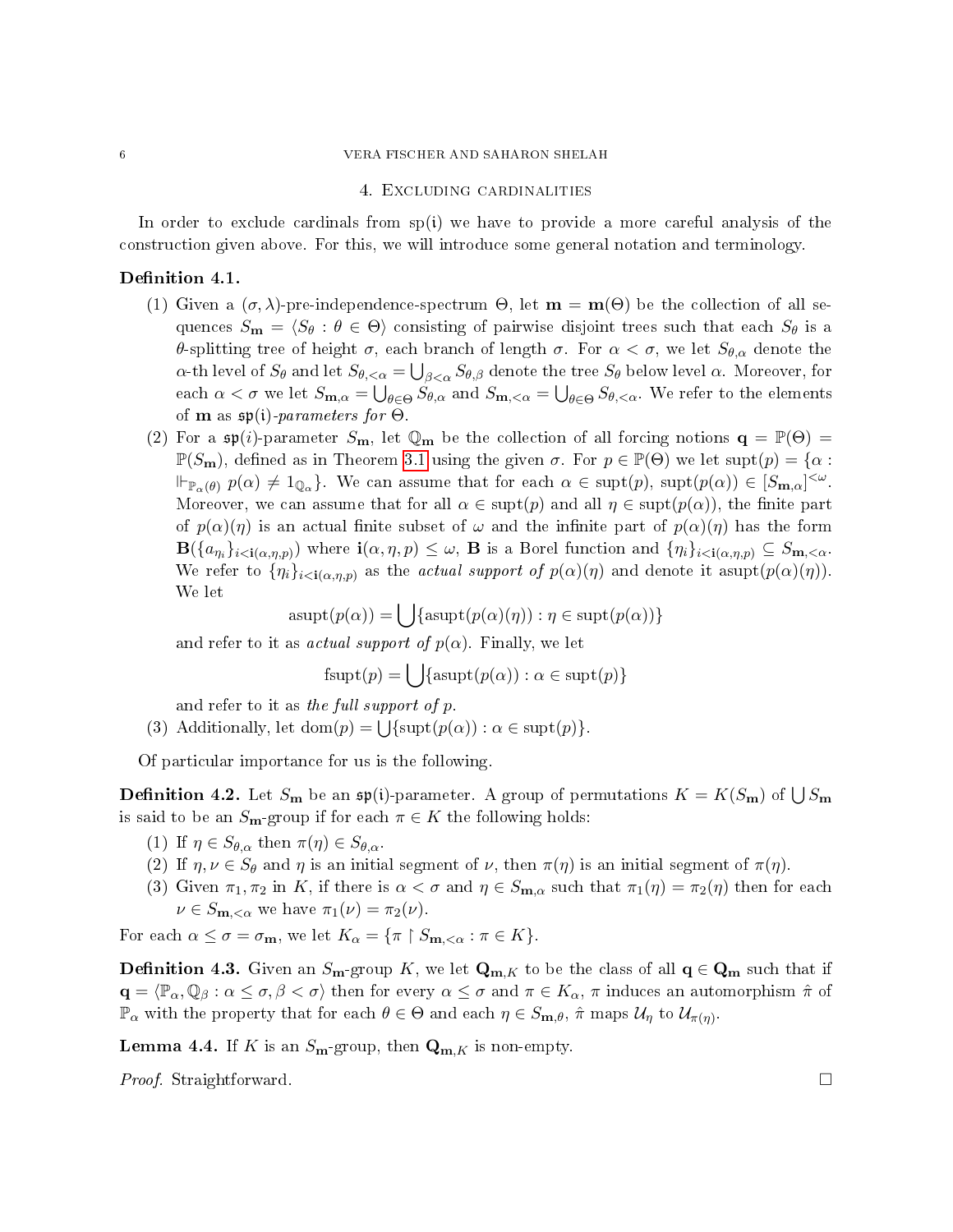<span id="page-6-0"></span>**Lemma 4.5.** Let  $\Theta$  be a countable  $(\sigma, \lambda)$ -pre-independence spectrum, let  $S_m$  be a  $\mathfrak{sp}(i)$ -parameter for  $\Theta, K = K(S_m)$  and let  $\theta_{\bullet}$  be a cardinal such that  $\sigma < \theta_{\bullet} < \lambda$  and  $\theta_{\bullet} \notin \Theta$ . Let  $\mathbf{q} = \mathbb{P}(S_m) \in$  $\mathbb{Q}_{\mathbf{m},K}$ . A sufficient condition for

$$
\Vdash_{\mathbb{P}(S_{\mathbf{m}})} \text{``$\theta$}_\bullet \notin \mathfrak{sp}(\mathfrak{i})\text{''}
$$

is the following:

there is 
$$
\theta_* \in [\sigma, \theta_{\bullet})
$$
 with  $\theta_* \geq \sup(\Theta \cap \theta_{\bullet}), \theta_*^{<\sigma} < \theta_{\bullet}$ .

*Proof.* Assume towards contradiction that there is  $p_1 \in \mathbb{P}(S_m)$  such that  $p_1 \Vdash \theta_{\bullet} \in \mathfrak{sp}(\mathfrak{i})$ . Hence for some  $\langle \varrho_\alpha : \alpha < \theta_\bullet \rangle$ 

 $p_1 \Vdash ``\langle \underline{a}_{\alpha} : \alpha < \theta_{\bullet} \rangle$  is a maximal independent family".

Without loss of generality each  $a_{\alpha}$  is a canonical  $\mathbb{P}(S_{\bf m})$ -name, i.e. it is

$$
\langle p_{n,l}^\alpha, {\bf t}_{n,l}^\alpha : n,l<\omega\rangle
$$

where each  $\langle p_{n,l}^{\alpha}: l < \omega \rangle$  is a maximal antichain in  $\mathbb{P}(S_{\bf m})$ , each  ${\bf t}_{n,l}^{\alpha}$  is a truth value and

$$
p_{n,l}^{\alpha} \Vdash n \in a_{\alpha} \text{ iff } \mathbf{t}_{n,l}^{\alpha} \text{ is truth.}
$$

Moreover, we can fix  $\bar{t}_\alpha = \langle t_{\alpha,k}\rangle_{k\in\omega} \subseteq \bigcup S_\mathbf{m}$  with no repetitions and including fsupt $(a_\alpha)$ , where

$$
fsupt(\underline{a}_{\alpha}) = \bigcup_{n,l \in \omega} fsupt(p^{\alpha}_{n,l}).
$$

**Claim.** There is  $W_1 \in [W_0]^{\theta^+_*}$  such that for all  $\theta \in \Theta \cap \theta_\bullet$  and all  $h \in \varepsilon_\bullet$ ,  $\alpha, \beta \in W_1$ 

if 
$$
t_{\alpha,h} \in S_\theta
$$
 and  $t_{\beta,h} \in S_\theta$  then  $t_{\alpha,h} = t_{\beta,h}$ .

*Proof.* Counting argument.  $\square$ 

Furthermore, we have the following:

**Claim.** There is  $W_2 \in [\theta_{\bullet}]^{\theta_{\ast}^{+}}$  such that

- (1) for all  $\alpha, \beta \in W_2$  and all  $l < \varepsilon_{\bullet}$ ,  $\lg(t_{\alpha,l}) = \lg(t_{\beta,l})$ .
- (2) for all  $\alpha, \beta \in W_2$ ,  $h, l \in \varepsilon_{\bullet}$

$$
(\exists \theta \in \Theta)(t_{\alpha,h} \in S_{\theta} \land t_{\alpha,l} \in S_{\theta} \land t_{\alpha,h} <_{S_{\theta}} t_{\alpha,l}) \text{ iff } (\exists \theta \in \Theta)(t_{\beta,h} \in S_{\theta} \land t_{\beta,l} \in S_{\theta} \land t_{\beta,h} <_{S_{\theta}} t_{\beta,l})
$$

*Proof.* Counting argument.  $\square$ 

For each  $\varepsilon \in \varepsilon_\bullet$ ,  $\alpha \in W_2$  let  $t_{\alpha,\varepsilon} \in S_{\theta_{\alpha,\varepsilon}}$ . We can find  $W_3 \in [W_2]^{\theta_*^+}$  such that for each  $\varepsilon \in \varepsilon_\bullet$ the sequence  $\langle \theta_{\alpha,\varepsilon} : \alpha \in W_3 \rangle$  is a constant  $\theta_{\varepsilon}$ . Indeed, since  $|W_2| = \theta_*^+ > |\Theta|$ , at least one tree, say  $\theta_{\varepsilon}$ , appears  $\theta_{*}^{+}$  many times in  $\{\theta_{\alpha,\varepsilon}\}_{{\alpha \in W_2}}$ .

Moreover, subject to further thinning out, we can assume that for all  $\alpha, \beta \in W_2$ :

(1) for all 
$$
k, n, l
$$
 in  $\omega$ :  $t_{\alpha,k} \in \text{fsupt}(p_{n,l}^{\alpha})$  iff  $t_{\beta,k} \in \text{fsupt}(p_{n,l}^{\beta})$ ;

- (2)  $t_{\alpha,k} \in \text{dom}(p_{n,l}^{\alpha})$  iff  $t_{\beta,k} \in \text{dom}(p_{n,l}^{\beta});$
- (3) if  $t_{\alpha,k} \in \text{dom}(p_{n,l}^{\alpha})$  then  $\text{trunk}(p_{n,l}^{\alpha}(t_{\alpha,k})) = \text{trunk}(p_{n,l}^{\beta}(t_{\beta,k}))$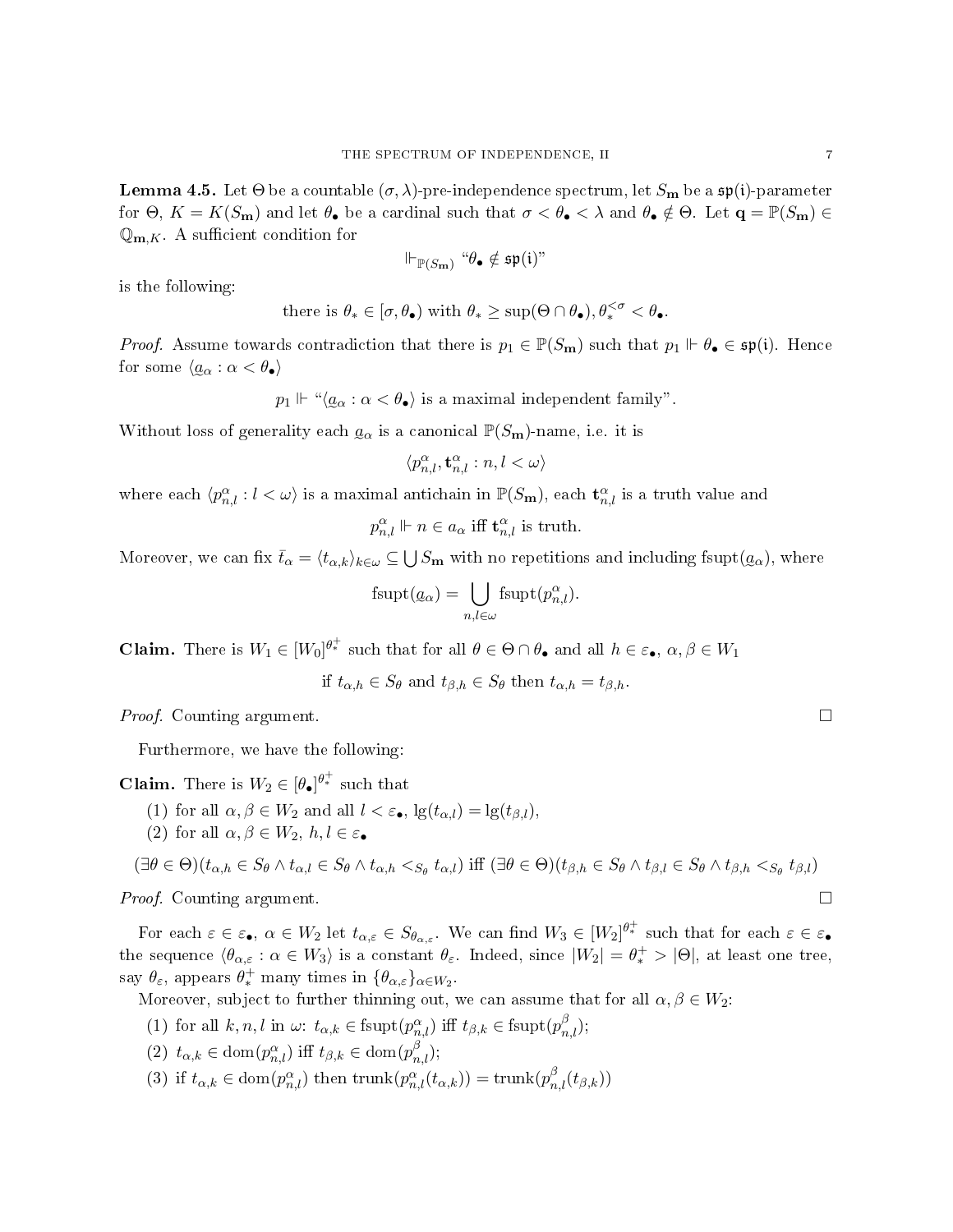(4)  $\bar{t}_{\alpha}$ ,  $\bar{t}_{\beta}$  realize the same quantifier free type in  $S_{\bf m}$  and so in particular the length lg( $t_{\alpha,l}$ ) =  $\lg(t_{\beta,l}), t_{\alpha,l} \in S_{\theta}$  if and only if  $t_{\beta,l} \in S_{\theta}$ , etc.

Now, consider the equivalence relation E on  $\varepsilon_{\bullet}$  defined as follows:

$$
\varepsilon_1 E \varepsilon_2 \text{ iff } \theta_{\varepsilon_1} = \theta_{\varepsilon_2}.
$$

For each  $\varepsilon \in \varepsilon_{\bullet}$ , let  $v_{\varepsilon}$  be the equivalence class of  $\varepsilon$ , i.e.  $v_{\varepsilon} = [\varepsilon]_E$ . Thus, in particular,  $\varepsilon_{\bullet} =$  $\bigcup_{\varepsilon\in\varepsilon_\bullet}v_\varepsilon.$  Let  $\{v_l\}_{l<\sigma_\bullet}$  be an enumeration of all equivalence classes, where  $\sigma_\bullet\leq\varepsilon_\bullet<\sigma$  and for each  $l < \sigma_\bullet$ , let  $\theta_l$  be  $\theta_{\alpha,\varepsilon}$  where  $\varepsilon \in v_l$ . Moreover, we can arranged that the sequence  $\langle \bar{t}_\alpha^+ \restriction v_l : \alpha \in W_3 \rangle$ forms a  $\Delta$ -system and that for each  $v_l,$  the elements of the sequence  $\langle \bar{t}_\alpha^+ \restriction v_l : \alpha \in W_3 \rangle$  realize the same type in  $S_{\theta_l}$ . Now, for each equivalence class  $v_l$ , let

$$
A^{\theta_l} = \bigcap \{ \text{Range}(\bar{t}_{\alpha}^+ \restriction v_l) : \alpha \in W_3 \} = \langle t_{\varepsilon}^l : \varepsilon \in w_l \rangle,
$$

where  $w_l = \{ \varepsilon \in v_l : t_{\alpha,\varepsilon} \in A^{\theta_l} \}$  and  $t_{\varepsilon}^l = t_{\alpha,\varepsilon}$  for some  $\alpha \in W_3$ .

Let  $p_2 \leq p_1$ , let  $\bar{t} \in \omega(\bigcup S_m)$  with no repetitions, be such that fsupt $(p_2)$  is contained in  $\bar{t}$  and let  $\bar{t}^+$  be the downwards closure of  $\bar{t}$ . Thus,  $\bar{t}^+$  is a sequence of length  $\langle \sigma \rangle$ . There is a sequence  $\bar{t}^{\odot} = \langle t_{\varepsilon} : \varepsilon < \varepsilon_{\bullet} \rangle$  such that for each  $l < \sigma_{\bullet}$ :

(1)  $\bar{t}^{\odot} \restriction v_l$  is a subtree of  $S_{\theta_l}$  and realizes in  $S_{\theta_l}$  the same q. f. type as  $\bar{t}^+_{\alpha} \restriction v_l$  for each  $\alpha \in W_3$ ,

- (2)  $\bar{t}^{\odot} \restriction w_l = \langle t_{\varepsilon}^l : \varepsilon \in w_l \rangle = A^{\theta_l};$
- (3) if  $\varepsilon \in v_l \setminus w_l$  then  $t_{\varepsilon} \notin \bigcup \{ \text{Range}(\bar{t}_{\alpha}^+) : \alpha < \theta_{\bullet} \} \cup \text{Range}(\bar{t}^+)$ .

Consider the set

$$
\mathrm{bad}_{\bar{t}} = \{ \alpha \in W_3 : \exists l < \varepsilon_{\bullet} \langle t_{\beta, l} : \beta \in W_3 \rangle \text{ has no repetitions and } t_{\alpha, l} \in \mathrm{Range}(\bar{t}^+) \}.
$$

Since  $|\text{Range}(\bar{t}^+)| < \sigma$ , for each l there are strictly less than  $\sigma$  many  $\alpha$ -s such that  $t_{\alpha,l} \in \text{Range}(\bar{t}^+)$ and since  $\varepsilon_{\bullet} < \sigma$ , we obtain  $|\text{bad}_{\bar{t}}| < \sigma$ .

Note that for each  $\alpha \in W_3\backslash {\rm bad}_{\bar{t}}$  , there is an automorphism  $\pi_\alpha$  of  $\bigcup S_{\bf m}$  such that  $\pi_\alpha(\bar{t}^+) = \bar{t}^+$ and  $\pi_{\alpha}(\bar{t}_{\alpha}^{+})=t^{\odot}$ . Fix any  $\alpha \in W_3 \backslash \mathrm{bad}_{\bar{t}}$  and let  $\underline{a}^{\odot}=\hat{\pi}(\underline{a}_{\alpha})$ .

Take an arbitrary finite subfamily  $\{ \underline{a}_{\alpha_l} : l \in k \}$ . We will show that

$$
p_2 \Vdash ``\{ \underline{a}_{\alpha_l} : l \in k \} \cup \{ \underline{a}^{\odot} \} \text{ is independent''},
$$

thus reaching a contradiction to the choice of  $p_1$ . Note that there are  $\{\alpha^l\}_{l\in k} \subseteq W_3$ ,  $\gamma \in$  $W_3 \setminus {\{\alpha^l\}}_{l \in k}$  and  $\pi \in K$  such that  $\{ \underline{a}_{\alpha^l} \}_{l \in k}$  are pairwise distinct and

- (1)  $\pi$  is the identity on  $\bar{t}^+$  and so  $\hat{\pi}(p_2) = p_2$ ,
- (2)  $\hat{\pi}$  maps  $a_{\alpha l}$  to  $a_{\alpha l}$  for each  $l \in k$ ,
- (3)  $\hat{\pi}$  maps  $\underline{a}_{\gamma}$  to  $\underline{a}^{\odot}$ .

Now, since

 $p_2 \Vdash ``\{ \underline{a}_{\alpha^l} : l \in k \} \cup \{ \underline{a}_{\gamma} \}$  is independent",

we have

$$
\hat{\pi}(p_2) \Vdash ``\{\hat{\pi}(q_{\alpha^l}) : l \in k\} \cup \{\hat{\pi}(q_\gamma)\}\
$$
is independent",

and so

$$
p_2 \Vdash \text{``}\{ \underline{a}_{\alpha_l} : l \in k \} \cup \{ \underline{a}^{\odot} \} \text{ is independent''},
$$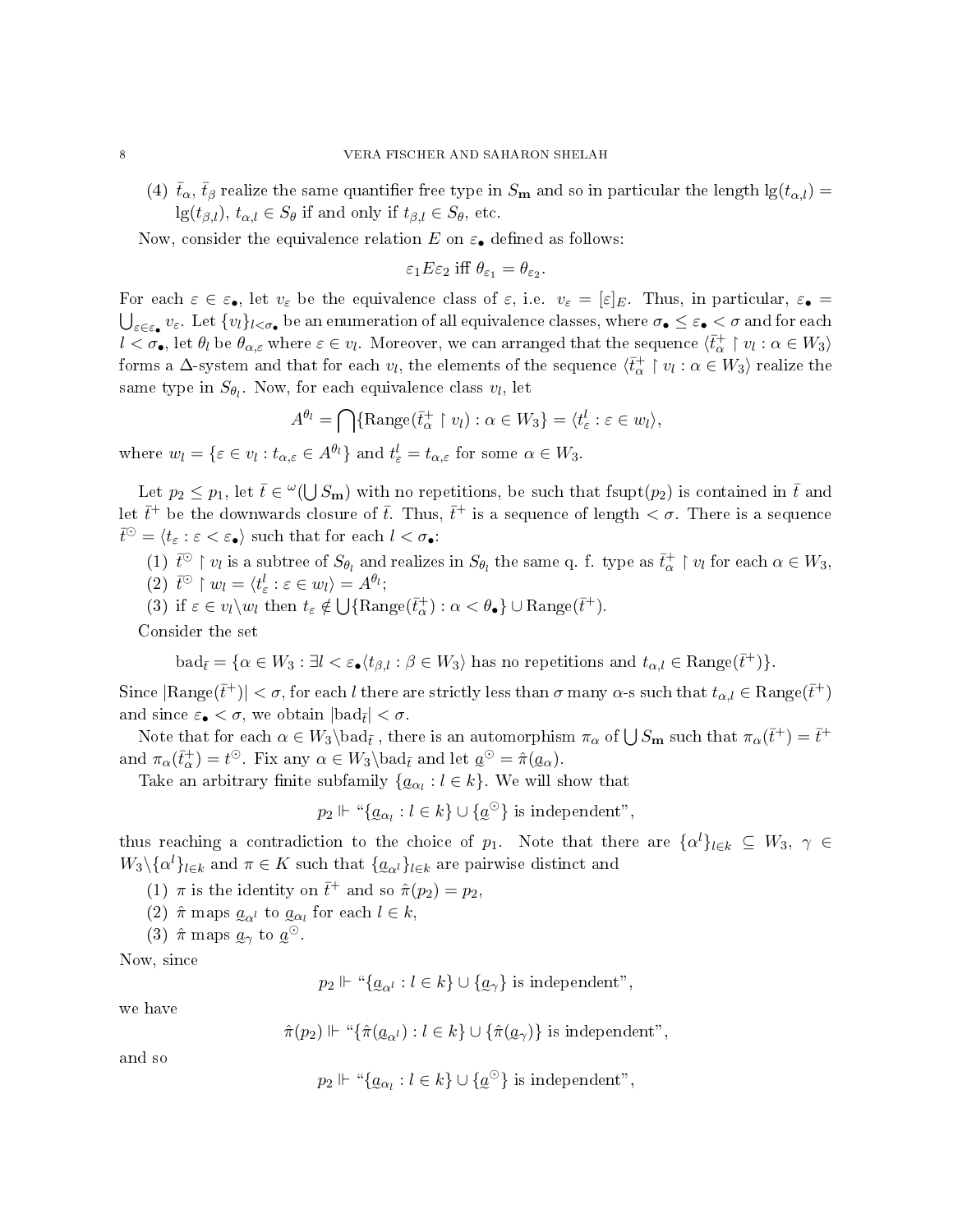which is a contradiction.  $\Box$ 

**Theorem 4.6.** (GCH) Let C be a countable set of uncountable cardinals which is closed with respect to singular limits, min  $C = \sigma$  is regular uncountable and max  $C = \sup C = \lambda$  is of uncountable cofinality. Then there is a cardinal preserving generic extension in which  $\mathfrak{sp}(\mathfrak{i}) = C$ .

*Proof.* Let  $S_m$  be a  $(\sigma, \lambda)$ -independence parameter,  $K = K(S_m)$  and  $\mathbf{q} = \mathbb{P}(S_m) \in \mathbb{Q}_{m,K}$ . Then by Theorem [3.1](#page-3-1)  $V^{\mathbb{P}(S_{\mathbf{m}})} \models C \subseteq \mathfrak{sp}(\mathfrak{i})$ , while by Lemma [4.5](#page-6-0) in fact we have equality, i.e.  $V^{\mathbb{P}(S_{\mathbf{m}})} \models C = \mathfrak{sp}(\mathfrak{i}).$ 

## 5. Questions

Even though the techniques developed in the above article show that the spectrum of maximal independent families can be quite arbitrary and that consistently there are maximal independent families of arbitrary uncountable cardinalities. Of interest however remains the following question:

Question 1. Is it consistent that  $\mathfrak i$  is of countable cofinality?

Since  $\mathfrak{d} \leq \mathfrak{i}$ , a model of  $\mathfrak{i} < \mathfrak{a}$  is necessarily a model of  $\mathfrak{d} < \mathfrak{a}$ . However, in all known models of  $\mathfrak{d} < \mathfrak{a}$  (templates, ultrapowers), we have  $\mathfrak{a} = \mathfrak{i}$  and the following question, known as Vaughan's problem is still open:

Question 2. Is it consistent that  $i < \alpha$ ?

#### **REFERENCES**

- <span id="page-8-1"></span>[1] A. Blass Simple cardinal characteristics of the continuum In Set theory of the reals (Ramat Gan, 1991), volume 6 of Israel Math. Conf. Proc., pages 63-90. Bar Ilan Univ., Ramat Gan, 1993.
- <span id="page-8-2"></span>[2] J. Brendle *Mad families and iteration theory* In "Logic and algebra", volume 302 of Contemp. Math., pages 131. Amer. Math. Soc., Providence, RI, 2002.
- <span id="page-8-8"></span>[3] J. Brendle The almost-disjointness number may have countable cofinality, Trans. of the Amer. Math. Soc. 355  $(7), 2633 - 2649, 2003.$
- <span id="page-8-4"></span>[4] V. Fischer Maximal cofinitary groups revisited Mathematical Logic Quarterly 61, 367-379, 2015.
- <span id="page-8-11"></span>[5] V. Fischer, D. C. Montoya *Ideals of independence* Archive for Mathematical Logic 58(5–6), 767–785, 2019.
- <span id="page-8-7"></span>[6] V. Fischer, S. Shelah The spectrum of independence Archive for Mathematical Logic 58(7–8), 877–884, 2019.
- <span id="page-8-10"></span>[7] V. Fischer, A. Törnquist, Template iterations and maximal cofinitary groups Fundamenta Mathematicae  $230(3)$ ,  $205-236$ ,  $2015$ .
- <span id="page-8-5"></span>[8] S. Geschke Almost disjoint and independent families. RIMS Kokyuroku 1790, 1-9, 2012.
- <span id="page-8-6"></span>[9] L. Halbeisen Combinatorial Set Theory with a Gentle Introduction to Forcing Springer Monographs in Mathematics, Springer-Verlag, Berlin, 2017.
- <span id="page-8-0"></span>[10] S. H. Hechler. Short complete nested sequences in  $\beta N\backslash N$  and small almost-disjoint families General Topology and Applications, 2, 139-149, 1972.
- <span id="page-8-12"></span>[11] K. Kunen Set theory Studies in Logic (London), 34. College Publications, London, 2011. viii+401pp.
- <span id="page-8-3"></span>[12] S. Shelah and O. Spinas *Mad spectra* Journal of Symbolic Logic, 80(3), 901–916, 2015.
- <span id="page-8-9"></span>[13] Y. Zhang Adjoining cofinitary permutations Journal of Symbolic Logic  $64$  (4), 1803–1810, 1999.